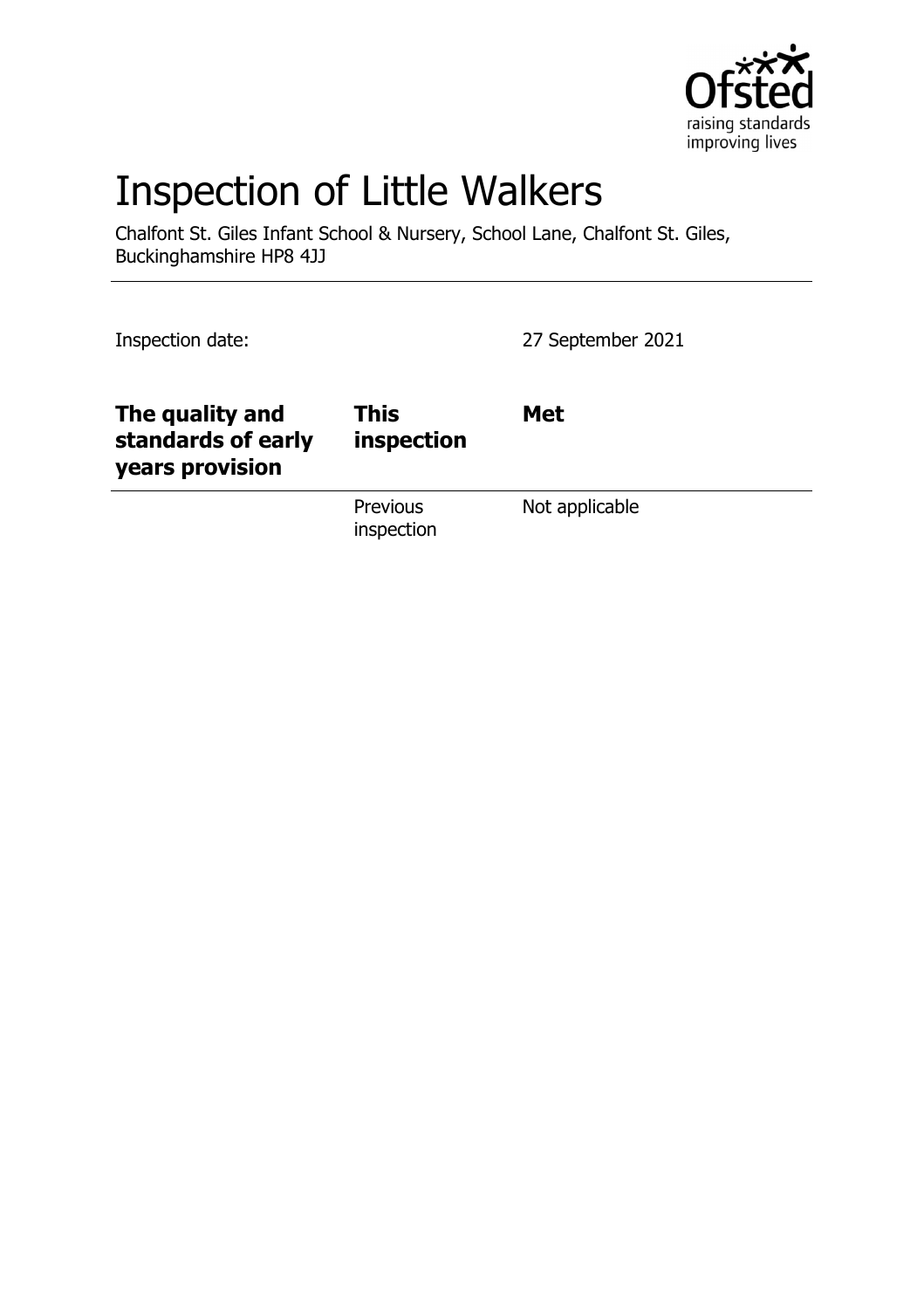

## **What is it like to attend this early years setting?**

#### **This provision meets requirements**

Children enjoy their time at the club. They smile as staff meet them from their classrooms and enjoy chatting about their day at school. Children happily choose from the range of resources on offer. They settle quickly to their self- chosen play, be that drawing, playing imaginatively or completing puzzles.

Children behave well. They cooperate quickly with routines, knowing that by doing so they can soon return to their play. For example, children line up quickly to wash their hands, excited to take part in a cooking activity. Older children are good role models for younger children. They include them in their play very well. Staff understand that some children need extra reassurance to settle and feel secure sometimes, as a result of the COVID-19 (coronavirus) pandemic. Children receive lots of smiles and encouragement from the kind staff. This helps children to quickly feel welcome and part of the club.

Children benefit from lots of opportunities to build on their learning from elsewhere. For example, staff show genuine interest about what they have been doing at school. This provided lots of opportunities for children to engage in worthwhile conversations that extend their language skills well.

#### **What does the early years setting do well and what does it need to do better?**

- $\blacksquare$  Staff create a calm and relaxed atmosphere at the club. They encourage children to keep trying and to do their best. For example, when children are not sure if they can complete a jigsaw, staff suggest they work together to do so. Children smile with pride once the puzzle is completed.
- $\blacksquare$  Several staff members also work at the host school. This means they are well placed to know what children have been doing and learning at school. They use this knowledge well to engage children in lots of conversations and to check in regularly with children who may have had a tricky day. Children feel reassured by the familiar faces.
- Children are confident to talk to each other and adults. Staff and children talk and laugh together as they play. Children are interested to find out why the inspector is there and happily explain why they like going to the club. For example, children are excited to talk about the cooked meals they have every day. They explain which are their particular favourites and why.
- Staff understand the importance of healthy food, fresh air and exercise to children's good health. Staff cook hot meals for children each day. Many children see this as a highlight of their time at the club. They also thoroughly enjoy playing outside. They use the large equipment and run about with their friends. They are learning about the benefits of a healthy and active lifestyle.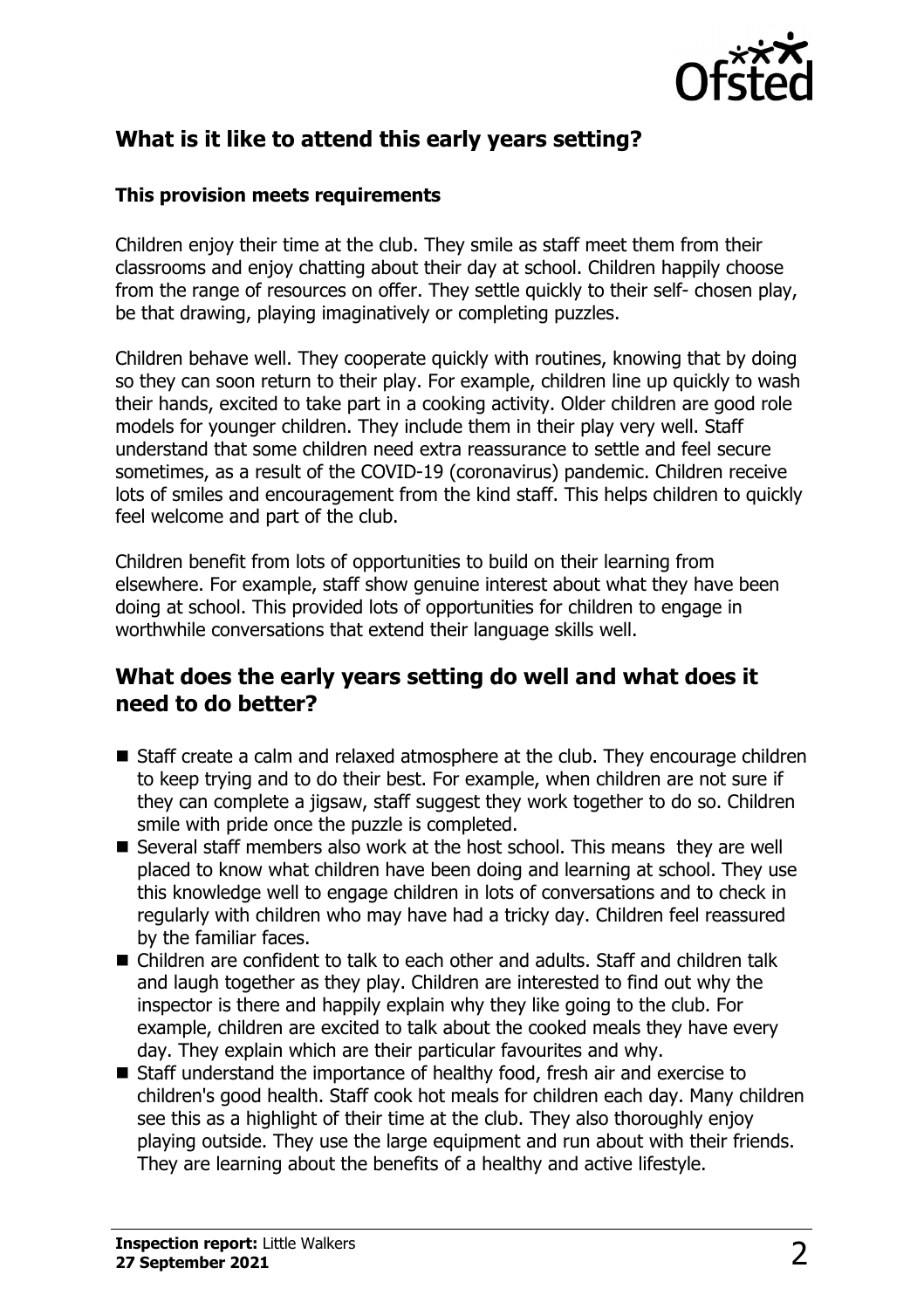

- Staff sit with children at mealtimes and encourage them to use cutlery correctly and to be polite. This helps children learn about the importance of good manners and the pleasure of eating with others.
- $\blacksquare$  Children take part in a range of fun activities that help them learn about their own cultures and those of others. For example, they try different foods and learn different dances. This helps them gain a positive view of the diverse world in which they live.
- $\blacksquare$  Parents report that children enjoy going to the club. Some children show disappointment on days when they are not due to attend. Parents find staff very approachable. Younger children have a member of staff allocated as their key person to help them feel welcome. However, not all parents are made aware of this role. This means they do not know which member of staff could be best placed to talk to them about any concerns or queries they may have.
- $\blacksquare$  Staff really enjoy working at the club. They feel valued and report it is a happy place to work. They have regular opportunities to discuss their role and receive feedback on their performance. This helps maintain a positive working environment and good standards of care for the children.

## **Safeguarding**

The arrangements for safeguarding are effective.

Staff have the knowledge they need to identify and respond to any concerns about children's safety or well-being. Staff understand the signs of potential harm or neglect and know how to share these concerns to keep children safe. Staff have a secure understanding of wider safeguarding issues, such as indicators that a child may be at risk from exposure to extreme views or ideologies. The provider follows robust recruitment procedures to ensure the suitability of those employed to work with children. Staff ensure the premises are safe and secure and closely supervise children to keep them safe.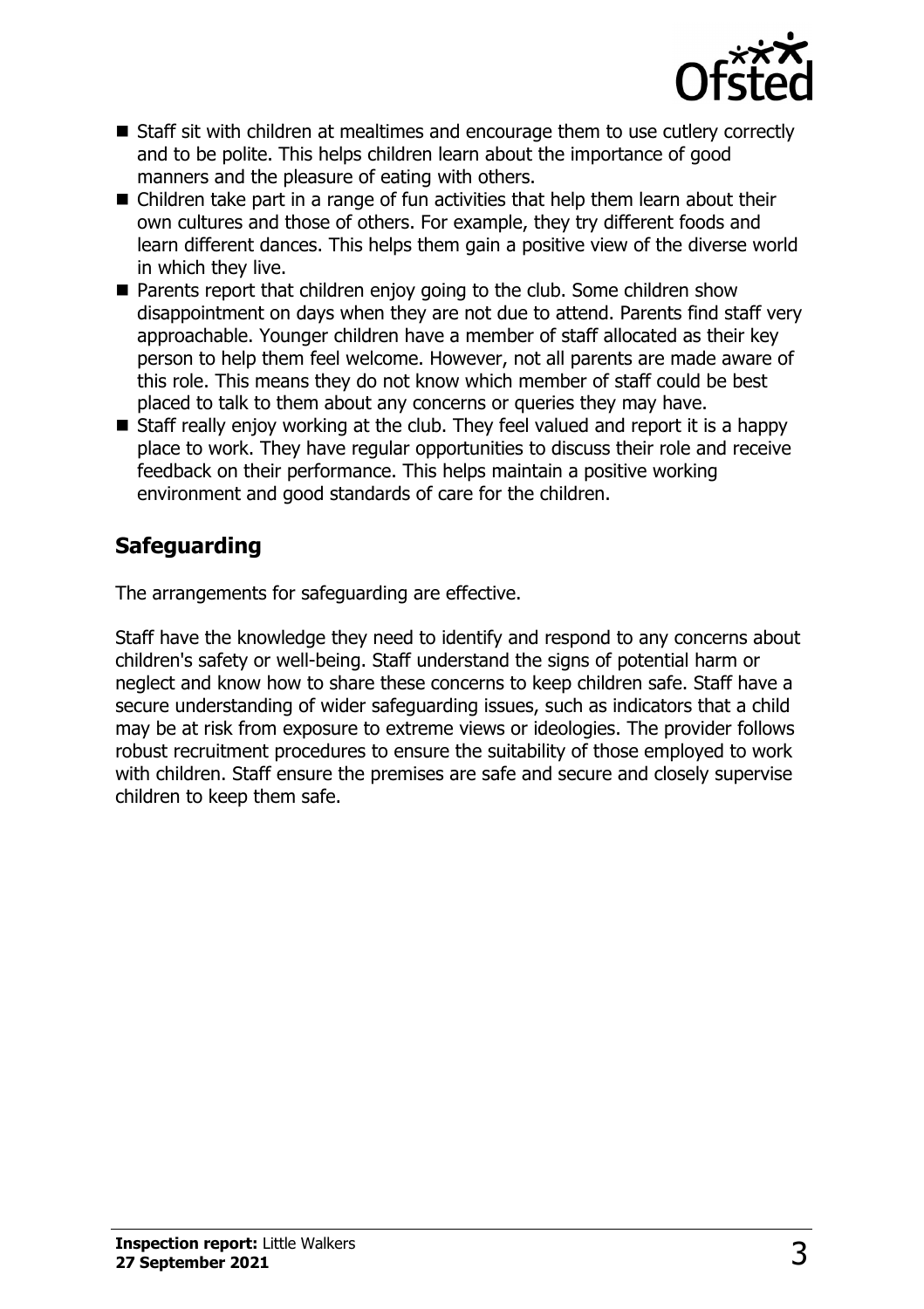

| <b>Setting details</b>                              |                                                                                      |
|-----------------------------------------------------|--------------------------------------------------------------------------------------|
| Unique reference number                             | EY561151                                                                             |
| <b>Local authority</b>                              | Buckinghamshire                                                                      |
| <b>Inspection number</b>                            | 10190512                                                                             |
| <b>Type of provision</b>                            | Childcare on non-domestic premises                                                   |
| <b>Registers</b>                                    | Early Years Register, Compulsory Childcare<br>Register, Voluntary Childcare Register |
| Day care type                                       | Out-of-school day care                                                               |
| Age range of children at time of<br>inspection      | 4 to 11                                                                              |
| <b>Total number of places</b>                       | 30                                                                                   |
| Number of children on roll                          | 70                                                                                   |
| Name of registered person                           | Walker, Suzan Louise                                                                 |
| <b>Registered person unique</b><br>reference number | RP538386                                                                             |
| <b>Telephone number</b>                             | 01494 580534                                                                         |
| Date of previous inspection                         | Not applicable                                                                       |

### **Information about this early years setting**

Little Walkers registered in 2018. It provides before- and after-school care for children who attend Chalfont St Giles Infant School, Buckinghamshire. The provider employs five members of staff, four of whom hold relevant qualifications at level 3.

# **Information about this inspection**

**Inspector** Sarah Holley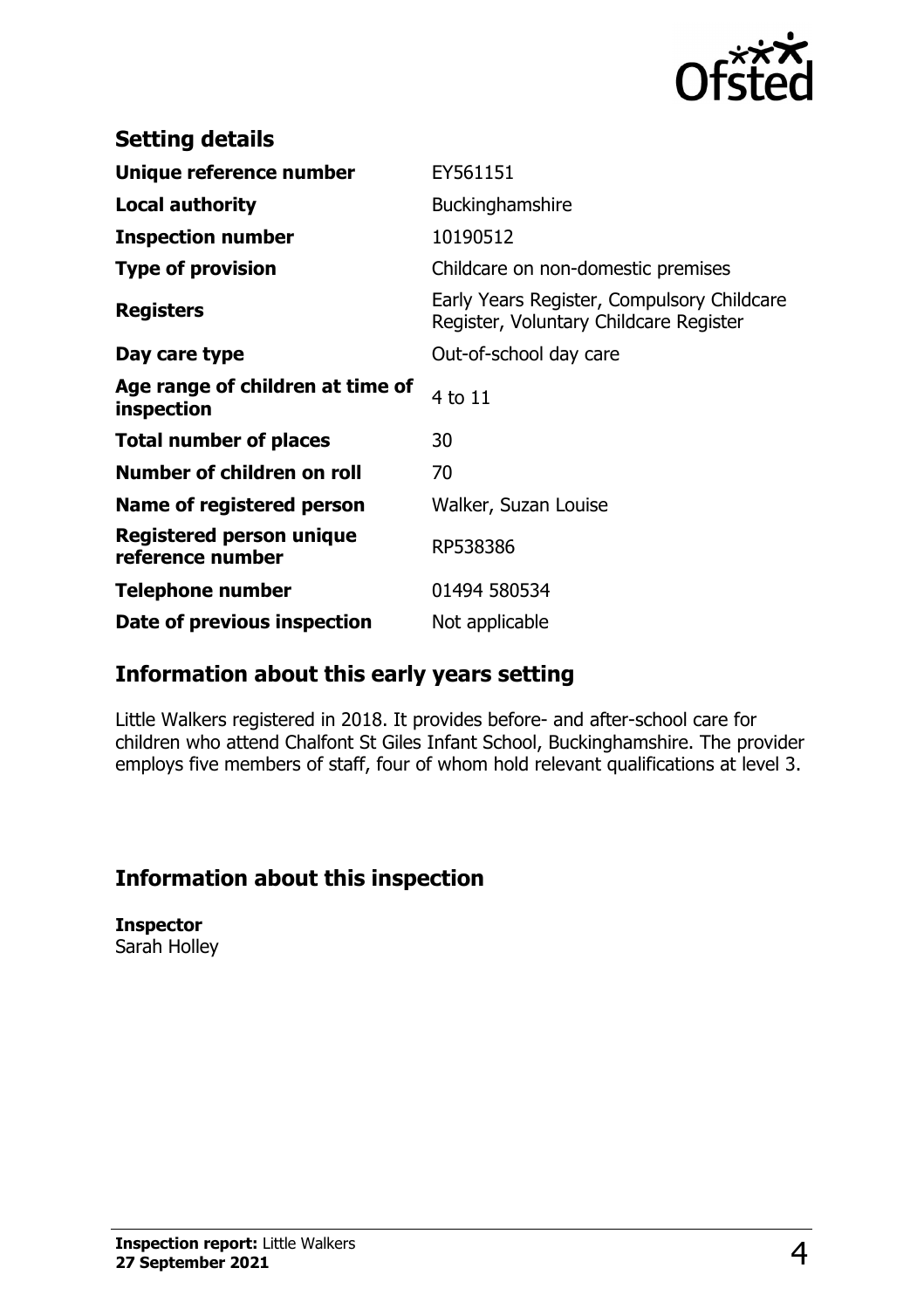

#### **Inspection activities**

- $\blacksquare$  This was the first routine inspection the provider received since the COVID-19 (coronavirus) pandemic began. The inspector discussed the impact of the pandemic with the provider and has taken that into account in their evaluation of the provider.
- $\blacksquare$  The inspector viewed the provision and discussed the safety and suitability of the premises.
- $\blacksquare$  Children spoke to the inspector about what they enjoy doing while at the club.
- $\blacksquare$  The manager and the inspector carried out a joint observation of a group activity.
- The inspector looked at relevant documentation and reviewed evidence of the suitability of staff.

We carried out this inspection under sections 49 and 50 of the Childcare Act 2006 on the quality and standards of provision that is registered on the Early Years Register. The registered person must ensure that this provision complies with the statutory framework for children's learning, development and care, known as the early years foundation stage.

If you are not happy with the inspection or the report, you can [complain to Ofsted](http://www.gov.uk/complain-ofsted-report).